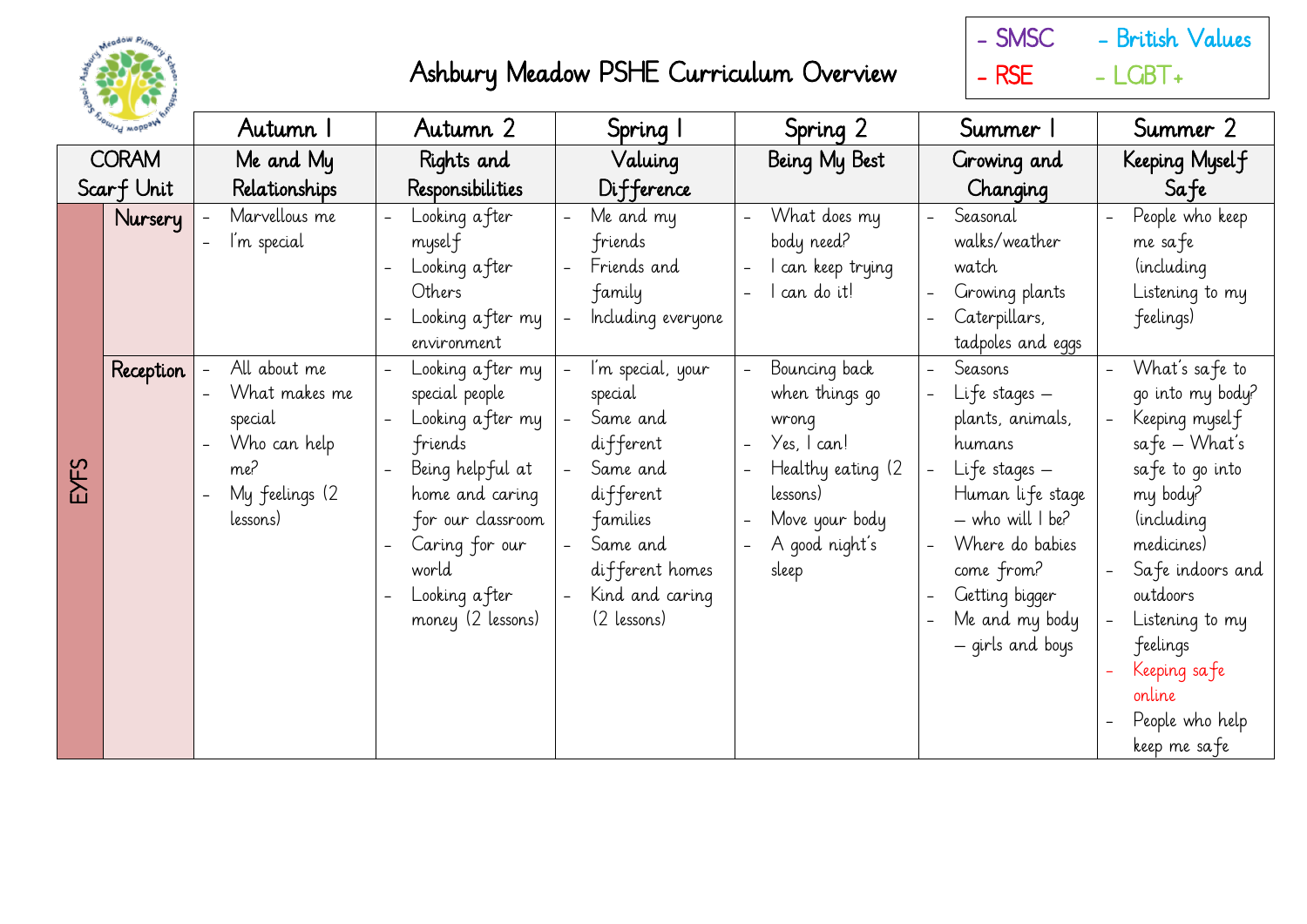

- SMSC - British Values  $-$  RSE  $-$  LGBT+

| ing mobor<br><b>CORAM</b> |        | Me and My                                                                                                                                                                              | Rights and                                                                                                                                                                                                     | Valuing Difference                                                                                                                                                     | Being My Best                                                                                                                                                | Growing and                                                                                                                                                                                                    | Keeping Myself                                                                                                                                                                                                                      |
|---------------------------|--------|----------------------------------------------------------------------------------------------------------------------------------------------------------------------------------------|----------------------------------------------------------------------------------------------------------------------------------------------------------------------------------------------------------------|------------------------------------------------------------------------------------------------------------------------------------------------------------------------|--------------------------------------------------------------------------------------------------------------------------------------------------------------|----------------------------------------------------------------------------------------------------------------------------------------------------------------------------------------------------------------|-------------------------------------------------------------------------------------------------------------------------------------------------------------------------------------------------------------------------------------|
| Scarf Unit                |        | Relationships                                                                                                                                                                          | Responsibilities                                                                                                                                                                                               |                                                                                                                                                                        |                                                                                                                                                              | Changing                                                                                                                                                                                                       | Sa fe                                                                                                                                                                                                                               |
| Stage                     | Year 1 | Why we have<br>classroom rules<br>Thinking about<br>feelings<br>Our feelings<br>Feelings and bodies<br>Our special people<br>balloons<br>Good friends<br>How are you<br>listening?     | Harold's wash and<br>brush up<br>Around and about<br>the school<br>Taking care of<br>something<br>Harold's money<br>How should we look<br>after our money?<br>Basic first aid                                  | Same or<br>different?<br>Unkind, tease or<br>bully?<br>Harold's school<br>rules<br>Who are our<br>special people?<br>It's not fair!                                    | can eat a rainbow<br>Eat well<br>Catch it! Bin it! Kill<br>itl<br>Harold learns to<br>ride his bike<br>Pass the praise!<br>Harold has a bad<br>day           | Inside my<br>wonder ful body!<br>Taking care of a<br>baby<br>Then and now<br>Who can help<br>(swap with lesson 1<br>$-$ keeping mysel $f$<br>sa fe)<br>Surprises and<br>secrets<br>Keeping privates<br>private | Healthy me<br>$\overline{\phantom{0}}$<br>Super sleep<br>Who can help<br>(swap with lesson<br>$2$ – growing and<br>changing)<br>Harold loses<br>Geoffrey<br>What could<br>Harold do?<br>Good or bad<br>touches?<br>Sharing pictures |
| Key                       | Year 2 | Our ideal<br>classroom (2<br>lessons)<br>How are you<br>feeling today?<br>Bullying or teasing?<br>Don't do that!<br>Types of bullying<br>Being a good<br>friend<br>Let's all be happy! | Getting on with<br>others<br>When I feel like<br>erupting<br>Feelings safe<br>How can we look<br>after our<br>environment?<br>Harold saves for<br>something special<br>Harold goes<br>camping<br>Playing games | What makes us<br>who we are?<br>How do we make<br>others feel?<br>My special people<br>When someone is<br>feelings left out<br>An act of kindness<br>Solve the problem | You can do it!<br>My day<br>Harold's postcard –<br>helping us to keep<br>clean and healthy<br>Harold's bathroom<br>My body needs<br>What does my body<br>do? | A helping hand<br>Sam moves away<br>Haven't you grown!<br>My body, your body<br>Respecting privacy<br>Basic first aid                                                                                          | Harold's picnic<br>How safe would<br>you feel?<br>What should<br>Harold say?<br>don't like that!<br>Fun or not?<br>Should   tell?<br>Some secrets you<br>should never keep                                                          |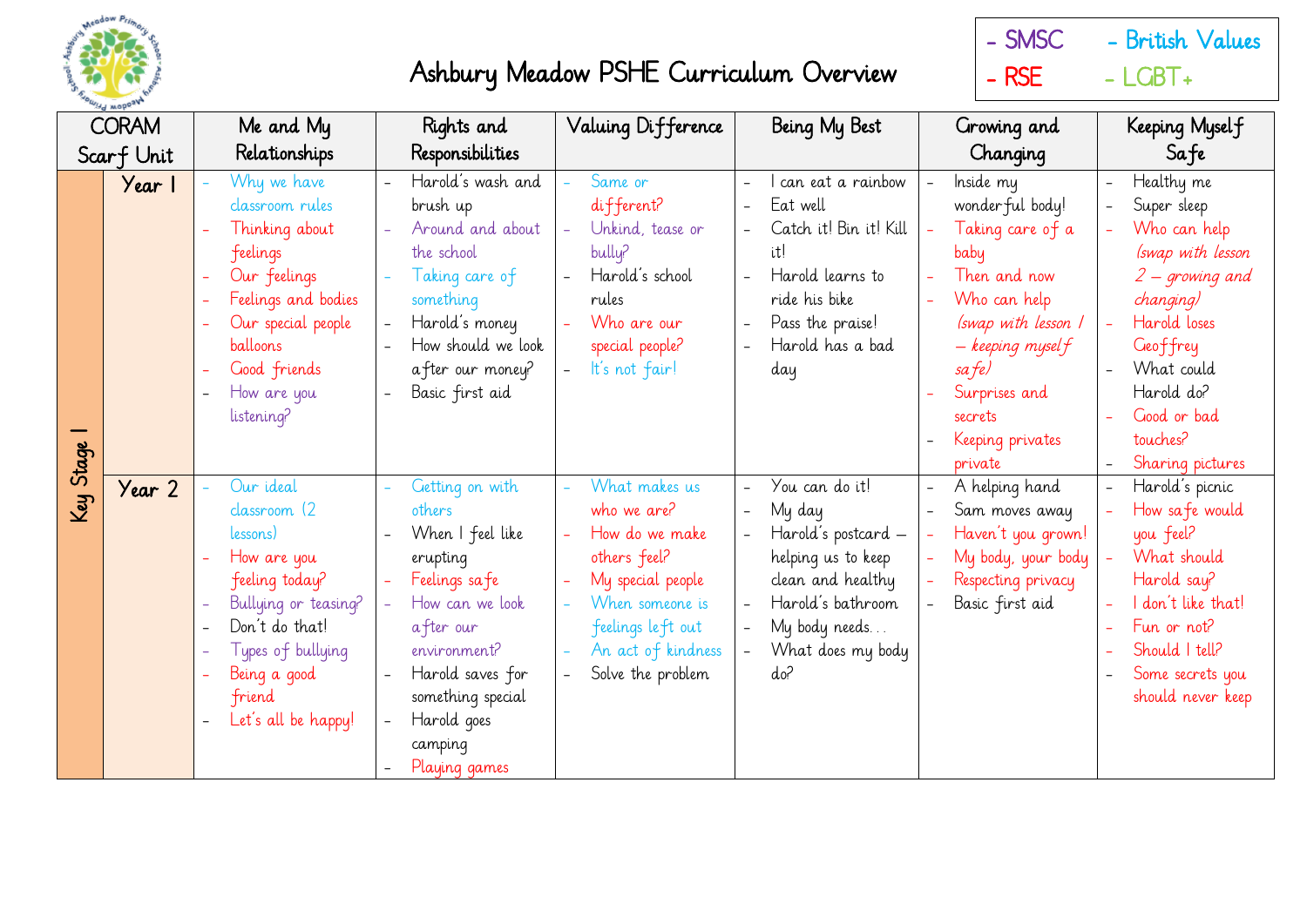

- SMSC - British Values  $-$  RSE  $-$  LGBT+

| CORAM Scarf |        | Me and My           | Rights and                | Valuing Difference  | Being My Best     | Growing and                | Keeping Myself                            |
|-------------|--------|---------------------|---------------------------|---------------------|-------------------|----------------------------|-------------------------------------------|
| Unit        |        | Relationships       | Responsibilities          |                     |                   | Changing                   | Safe                                      |
|             | Year 3 | As a rule           | Our helpful               | Family and          | Derek cooks       | Relationship tree          | Safe or unsafe?                           |
|             |        | My special pet      | volunteers                | Friends             | dinner! (healthy  | Body space                 | Danger or risk?                           |
|             |        | Tangram team        | Helping each              | My community        | eating)           | Secret or                  | The risk robot                            |
|             |        | challenge           | other stay safe           | Respect and         | Poorly Harold     | surprise?                  | Alcohol and                               |
|             |        | Looking after our   | Recount task              | challenge           | For or against?   | My changing body           | cigarettes: the                           |
|             |        | special people      | Harold's                  | Our friends and     | I am fantastic!   | Basic first aid            | facts                                     |
|             |        | How can we solve    | environment               | neighbours          | Getting on with   |                            | Super searcher                            |
|             |        | this problem?       | pro ject                  | Let's celebrate our | your nerves!      |                            | None of your                              |
| $\sim$      |        | Dan's dare          | Can Harrold               | differences         | Body team work    |                            | business!                                 |
|             |        | Thunks              | afford it?                | Zeb                 | Top talents       |                            | Raisin challenge                          |
| Stage       |        | Friends are special | Earning money<br>$\equiv$ |                     |                   |                            | $($  )                                    |
|             |        |                     |                           |                     |                   |                            | Help or harm?                             |
| Lower Key   | Year 4 | An email from       | Who helps us              | Can you sort it?    | What makes me     | Moving house               | Danger, risk or                           |
|             |        | Harold!             | stay healthy and          | <b>Islands</b>      | ME!               | May feelings are           | hazard?                                   |
|             |        | Ok or not ok? (2)   | sa fe?                    | Friend or           | Making choices    | all over the place!        | Picture wise                              |
|             |        | lessons)            | It's your right           | acquaintance?       | SCARF hotel       | All change!                | How dare you!<br>$\overline{\phantom{a}}$ |
|             |        | Human machines      | How do we make            | What would I do?    | Harold's seven Rs | Preparing for              | Medicines: check                          |
|             |        | Different feelings  | a difference?             | The people we       | My school         | periods                    | the label                                 |
|             |        | When feelings       | In the news!              | share our world     | community (I)     | Secret or                  | Know the norms                            |
|             |        | change              | Safety in                 | with                | Basic first aid   | surprise?                  | Keeping ourselves                         |
|             |        | Under pressure      | numbers                   | That is such a      |                   | Together<br>$\overline{a}$ | safe                                      |
|             |        |                     | Logo quiz                 | stereotype!         |                   |                            | Raisin challenge                          |
|             |        |                     | Harold's expenses         |                     |                   |                            | (2)                                       |
|             |        |                     | Why pay taxes?            |                     |                   |                            |                                           |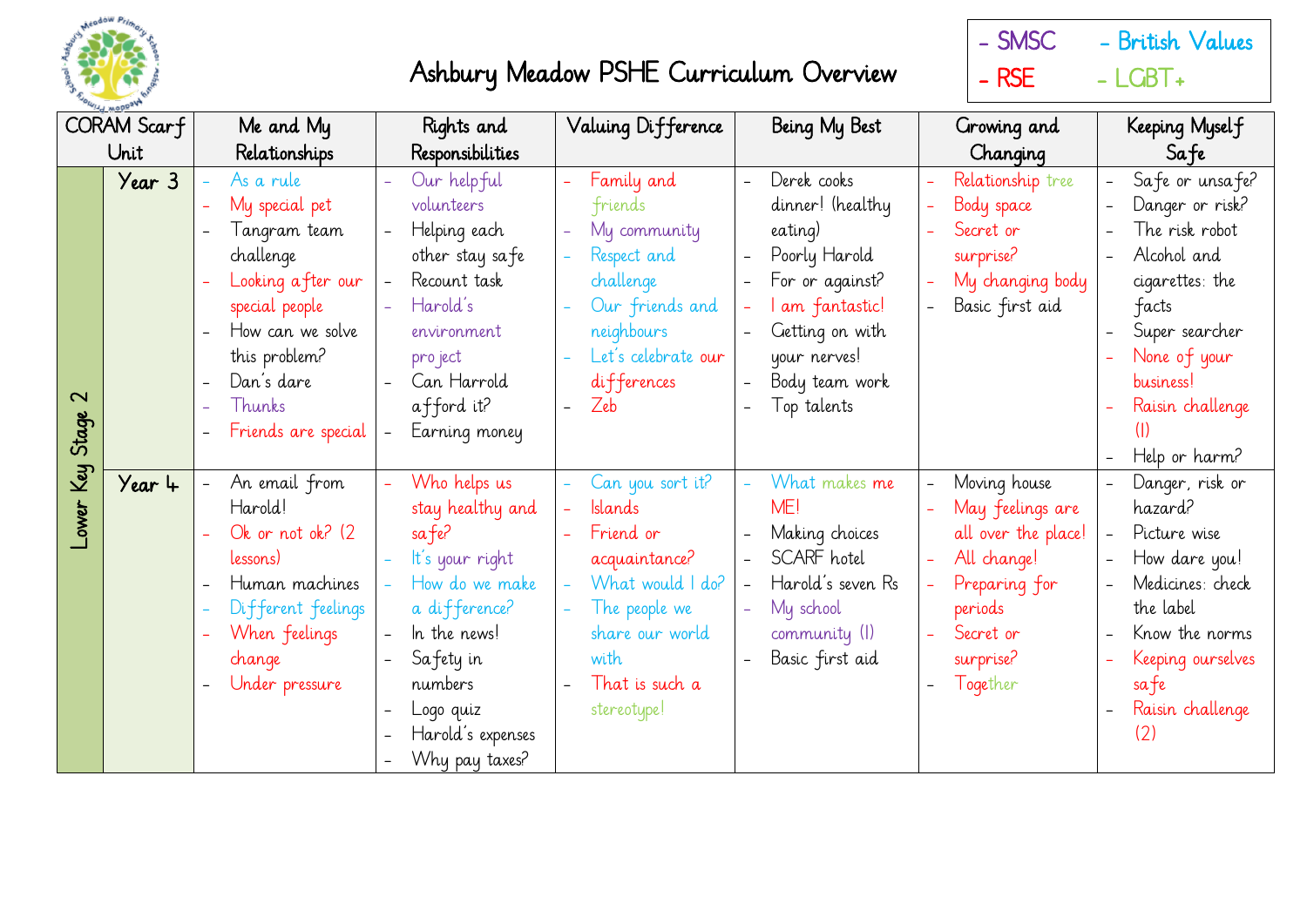

- SMSC - British Values  $-$  RSE  $-$  LGBT+

| CORAM Scarf                     |        | Me and My                                                                                                                                                                  | Rights and                                                                                                                                                                                                                  | Valuing Difference                                                                                                                                                                                                                   | Being My Best                                                                                                                                                | Growing and                                                                                                                                                                                                                                                                | Keeping Myself                                                                                                                                                                                                                  |
|---------------------------------|--------|----------------------------------------------------------------------------------------------------------------------------------------------------------------------------|-----------------------------------------------------------------------------------------------------------------------------------------------------------------------------------------------------------------------------|--------------------------------------------------------------------------------------------------------------------------------------------------------------------------------------------------------------------------------------|--------------------------------------------------------------------------------------------------------------------------------------------------------------|----------------------------------------------------------------------------------------------------------------------------------------------------------------------------------------------------------------------------------------------------------------------------|---------------------------------------------------------------------------------------------------------------------------------------------------------------------------------------------------------------------------------|
| Unit                            |        | Relationships                                                                                                                                                              | Responsibilities                                                                                                                                                                                                            |                                                                                                                                                                                                                                      |                                                                                                                                                              | Changing                                                                                                                                                                                                                                                                   | Safe                                                                                                                                                                                                                            |
| $\sim$<br>Stage<br>Key<br>Upper | Year 5 | Collaboration<br>challenge!<br>Give and take<br>How good a<br>friend are you?<br>Relationship cake<br>recipe<br>Being assertive<br>Our emotional<br>needs<br>Communication | What's the story?<br>Fact or opinion?<br>$\overline{\phantom{0}}$<br>Rights,<br>$\equiv$<br>responsibilities and<br>duties<br>Mo makes a<br>difference<br>Spending wisely<br>Lend us a fiver!<br>Local councils<br>$\equiv$ | Qualities of<br>friendship<br>Kind conversations<br>Happy being me<br>The land of the<br>Red People<br>$\vert$ s it true?<br>It could happen to<br>anyone<br>Boys will be boys?<br>- challenging<br>work-place gender<br>stereotypes | Getting fit<br>It all adds up!<br>Different skills<br>My school<br>community (2)<br>Independence and<br>responsibility<br>Star qualities?<br>Basic first aid | How are they<br>feeling?<br>Taking notice of<br>our feelings<br>Dear Hetty<br>Changing bodies<br>and feelings<br>Growing and<br>changing bodies<br>Help! I'm a<br>$\overline{\phantom{0}}$<br>teenager - get me<br>out of here!<br>Dear Ash<br>Stop, start,<br>stereotypes | 'Thunking' about<br>habits<br>Jay's dilemma<br>Spot bullying<br>Ella's diary<br>dilemma<br>Decision dilemmas<br>Play, like, share<br>$\equiv$<br>Drugs: true or<br>false?<br>Smoking: is it<br>normal?<br>Would you risk<br>it? |
|                                 | Year 6 | Working together<br>Let's negotiate<br>Solve the<br>friendship<br>problem<br>Assertiveness skills<br>Behave yourself<br>Dan's day<br>Don't force me                        | Two sides to every<br>story<br>Fakebook friends<br>What's it worth?<br>$\qquad \qquad -$<br>Jobs and taxes<br>$\equiv$<br>Action stations!<br>Pro ject pitch (2<br>$\equiv$<br>parts)                                       | Ok to be<br>different<br>We have more in<br>common than not<br>Respecting<br>differences<br>Tolerance and<br>respect for others<br>Advertising<br>friendships!                                                                       | Five ways to<br>wellbeing pro ject<br>This will be your<br>life!<br>Our<br>recommendations<br>What's the risk<br>(2 lessons)<br>Basic first aid              | Helpful or<br>unhelpful?<br>Managing change<br>I look great!<br>Media<br>manipulation<br>Pressure online<br>Is it normal?<br>Dear Ash<br>Making babies                                                                                                                     | Think before you<br>click<br>Traffic lights<br>To share or not<br>to share?<br>Rat park<br>$\overline{\phantom{0}}$<br>What sort of<br>drug is. $.2$<br>Drugs: it's the<br>law!                                                 |